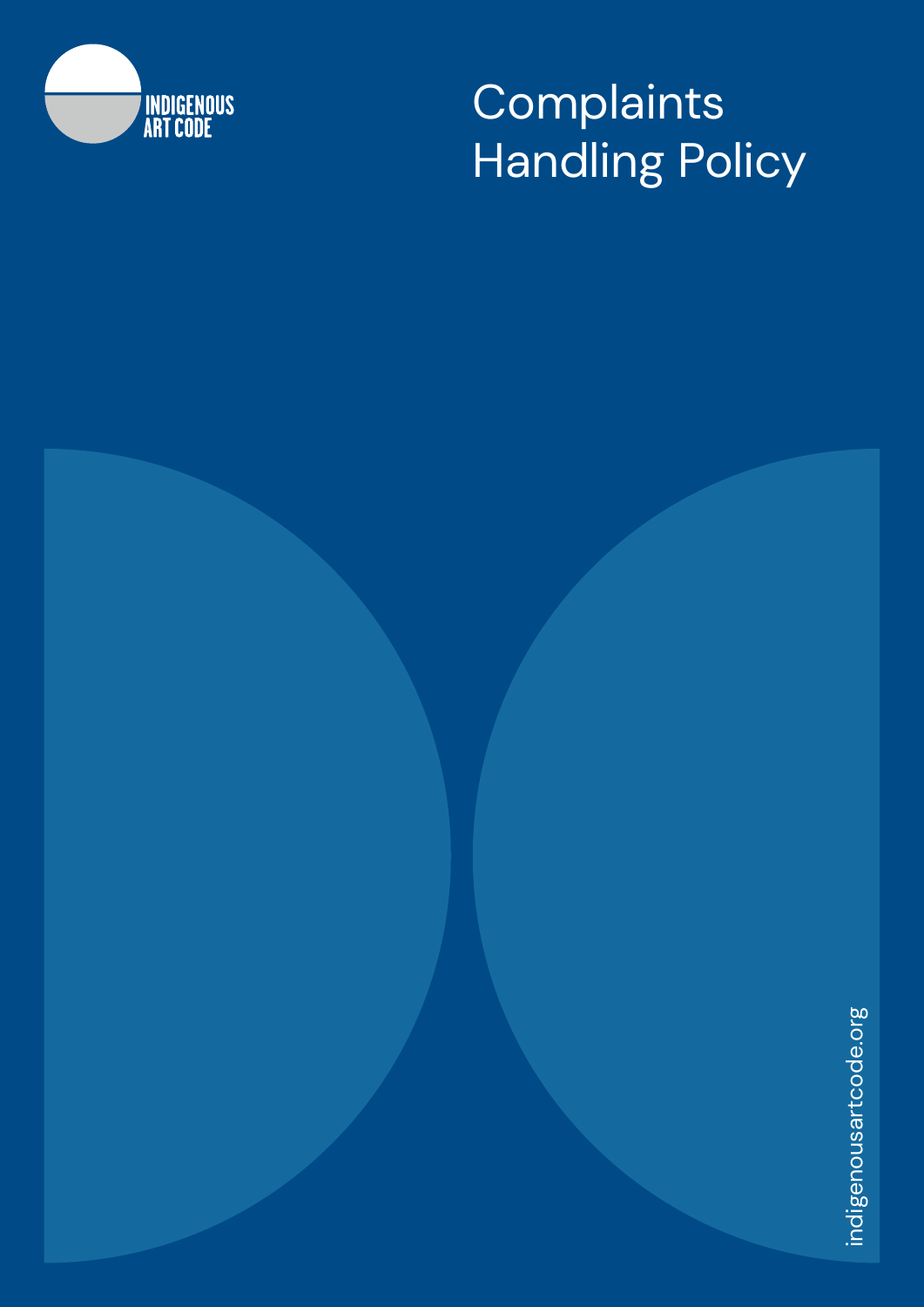

# **IartC Dealer Complaints, Disputes and Concerns Policy**

# **Contents**

| 1              |     |                                                                                                                                                                                                                                      |                |  |
|----------------|-----|--------------------------------------------------------------------------------------------------------------------------------------------------------------------------------------------------------------------------------------|----------------|--|
| $\overline{2}$ |     |                                                                                                                                                                                                                                      |                |  |
| 3              |     |                                                                                                                                                                                                                                      |                |  |
| 4              |     |                                                                                                                                                                                                                                      | $\overline{4}$ |  |
| 5              |     |                                                                                                                                                                                                                                      | 4              |  |
|                | 5.1 |                                                                                                                                                                                                                                      | 4              |  |
|                | 5.2 |                                                                                                                                                                                                                                      | 4              |  |
|                | 5.3 |                                                                                                                                                                                                                                      | 5              |  |
|                | 5.4 | Determining the Complaint <b>contract of the Complaint Complaint Complaint Complaint Complaint Complaint Complaint Complaint Complaint Complaint Complaint Complaint Complaint Complaint Complaint</b>                               | 5              |  |
| 6              |     |                                                                                                                                                                                                                                      | 6              |  |
|                | 6.1 | Raising a Dispute <u>experience and the set of the set of the set of the set of the set of the set of the set of the set of the set of the set of the set of the set of the set of the set of the set of the set of the set of t</u> | 6              |  |
| 7              |     |                                                                                                                                                                                                                                      |                |  |
|                | 7.1 |                                                                                                                                                                                                                                      |                |  |
| 8              |     |                                                                                                                                                                                                                                      |                |  |
| 9              | 8   |                                                                                                                                                                                                                                      |                |  |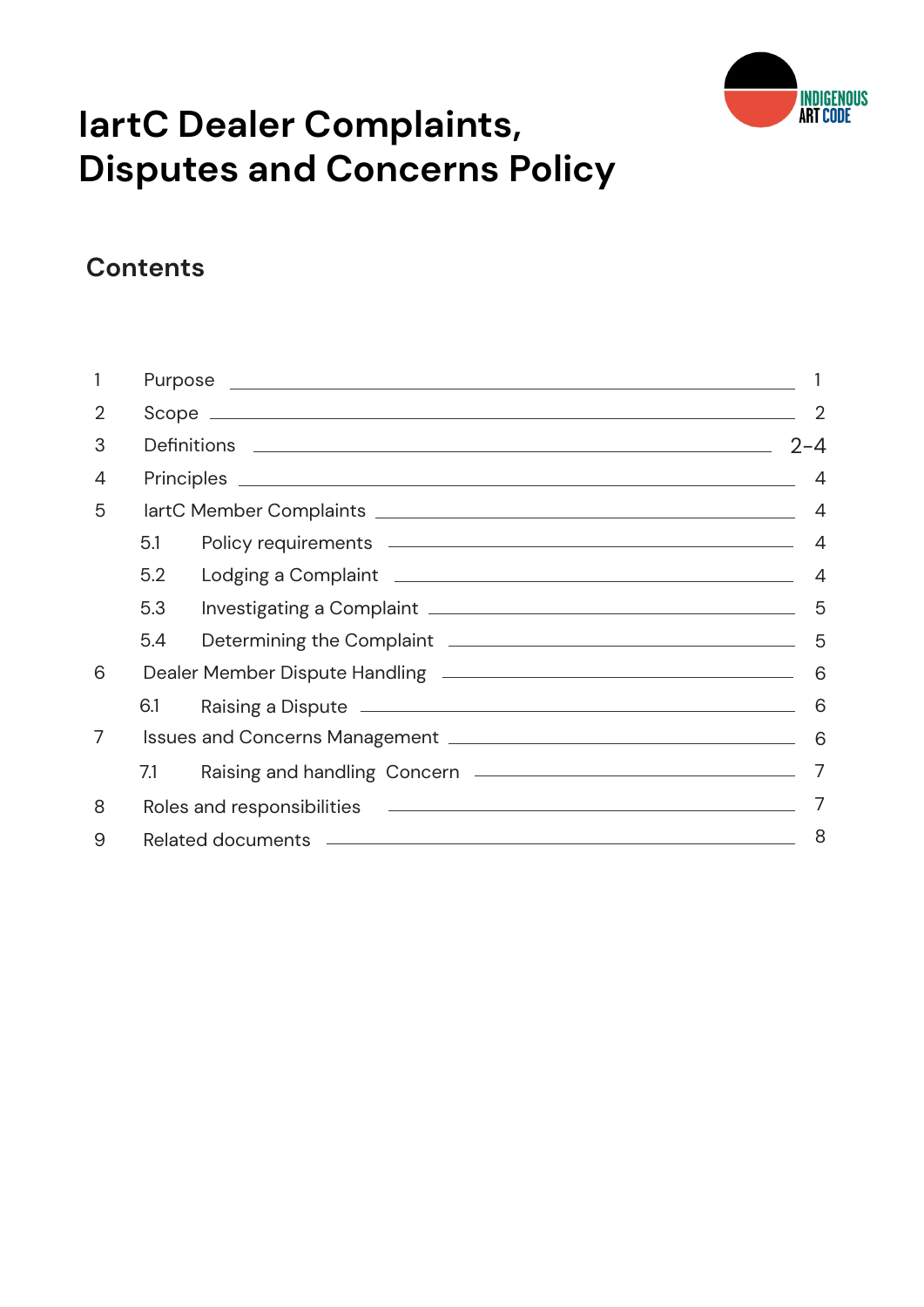

# 1. Purpose

This document outlines the Indigenous Art Code Limited's (IartC) policies regarding:

- a) A formal complaint against an IartC Dealer Member *See handling policy Section 5*
- b) A dispute against an IartC Dealer member *See handling policy Section 6*
- c) Concerns relating to a Non-IartC member or IartC Dealer Member *See referral and advice at Section 7*

# 2. Scope

In respect to IartC members (see Section 5 and 6), the policy puts into effect provisions outlined in the Indigenous Art Code (the Code) and the Constitution of the Indigenous Art Code Limited (the Constitution) and references them accordingly. It should be read in conjunction with the Code, the Constitution and IartC Membership Policy.

In respect to additional matters, not explicitly covered in the Code or Constitution, this policy provides clarity regarding what can and cannot be undertaken by IartC as it is beyond their present remit and level of resourcing.

The IartC cannot and will not provide legal advice. All Artists requiring legal advice will be referred to the Arts Law Centre of Australia.

# 3. Definitions

| Agent         | A person or organisation who sells Artwork for or on behalf of an Artist<br>in return for a commission.                                                                                                                                                                                                                                            |
|---------------|----------------------------------------------------------------------------------------------------------------------------------------------------------------------------------------------------------------------------------------------------------------------------------------------------------------------------------------------------|
| Agreement     | A written or verbal agreement between a Dealer Member and an Artist<br>for the supply or acquisition of Artwork.                                                                                                                                                                                                                                   |
| <b>Artist</b> | An artist, whether living or deceased, of Aboriginal and/or Torres Strait<br>Islander descent who identifies, or who, prior to their death, identified,<br>as Aboriginal and/or Torres Strait Islander, and is, or, prior to their death<br>was, recognised as such by members of the community with which the<br>artist identifies or identified. |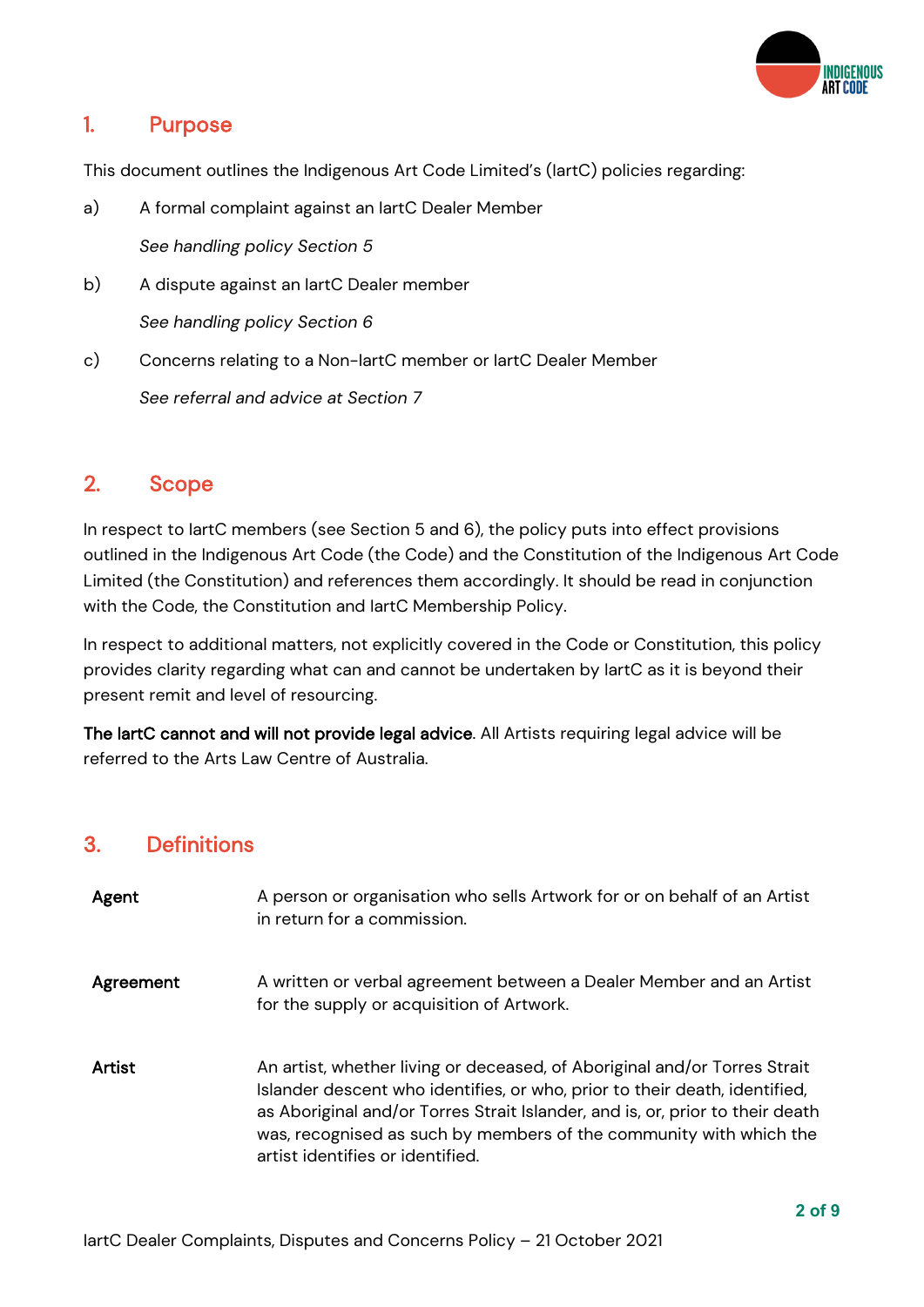

| <b>Artist</b><br>representative                   | A person who is authorised by the Artist to speak or act for the Artist,<br>but does not include an Agent.                                                                                                                                                                                                                                                                  |
|---------------------------------------------------|-----------------------------------------------------------------------------------------------------------------------------------------------------------------------------------------------------------------------------------------------------------------------------------------------------------------------------------------------------------------------------|
| <b>Artwork</b>                                    | A work of visual art or craft produced by an Artist, whether or not<br>incorporated into another work of visual art or craft produced by that<br>Artist or another person, including but not limited to painting, drawing,<br>artists' books, woodwork, ceramics, glass, jewellery, sculpture, fibre<br>work, printmaking, photography, installation, video and multimedia. |
| (the) Code                                        | The Indigenous Art Code.                                                                                                                                                                                                                                                                                                                                                    |
| Complaint                                         | Under this policy, a complaint relates to a serious and formal matter<br>(see section 5.2 below) raised with lartC against a Dealer Member and<br>therefore covered under the Code.<br>All other matters are referred to as disputes or concerns as defined<br>below.                                                                                                       |
| Complaint<br><b>Handling</b><br><b>Procedures</b> | Procedures determined from time to time by the Directors for handling<br>complaints arising under the Code, which are to be available to Dealer<br>Members upon a request in writing to the Company.                                                                                                                                                                        |
| Complainant                                       | The individual or individuals who raises a complaint, dispute or concern<br>regarding a Dealer with the lartC.                                                                                                                                                                                                                                                              |
| Concern                                           | Under this policy, a concern refers to matters that are not complaints<br>nor disputes against a Dealer Member, though the complainant may be<br>able to be assisted through lartC providing relevant information, verbal<br>advice or making a referral.                                                                                                                   |
| (the) Constitution                                | Constitution of the Indigenous Art Code Limited.                                                                                                                                                                                                                                                                                                                            |
| <b>Dealer</b>                                     | An Agent or other person or organisation who acquires Artwork, or who<br>carries on a business involving the acquisition of Artwork, for re-supply<br>by means of sale or other distribution.                                                                                                                                                                               |
| <b>Dealer Member</b>                              | A Dealer who is a member of the Company and a signatory to the<br>Code.                                                                                                                                                                                                                                                                                                     |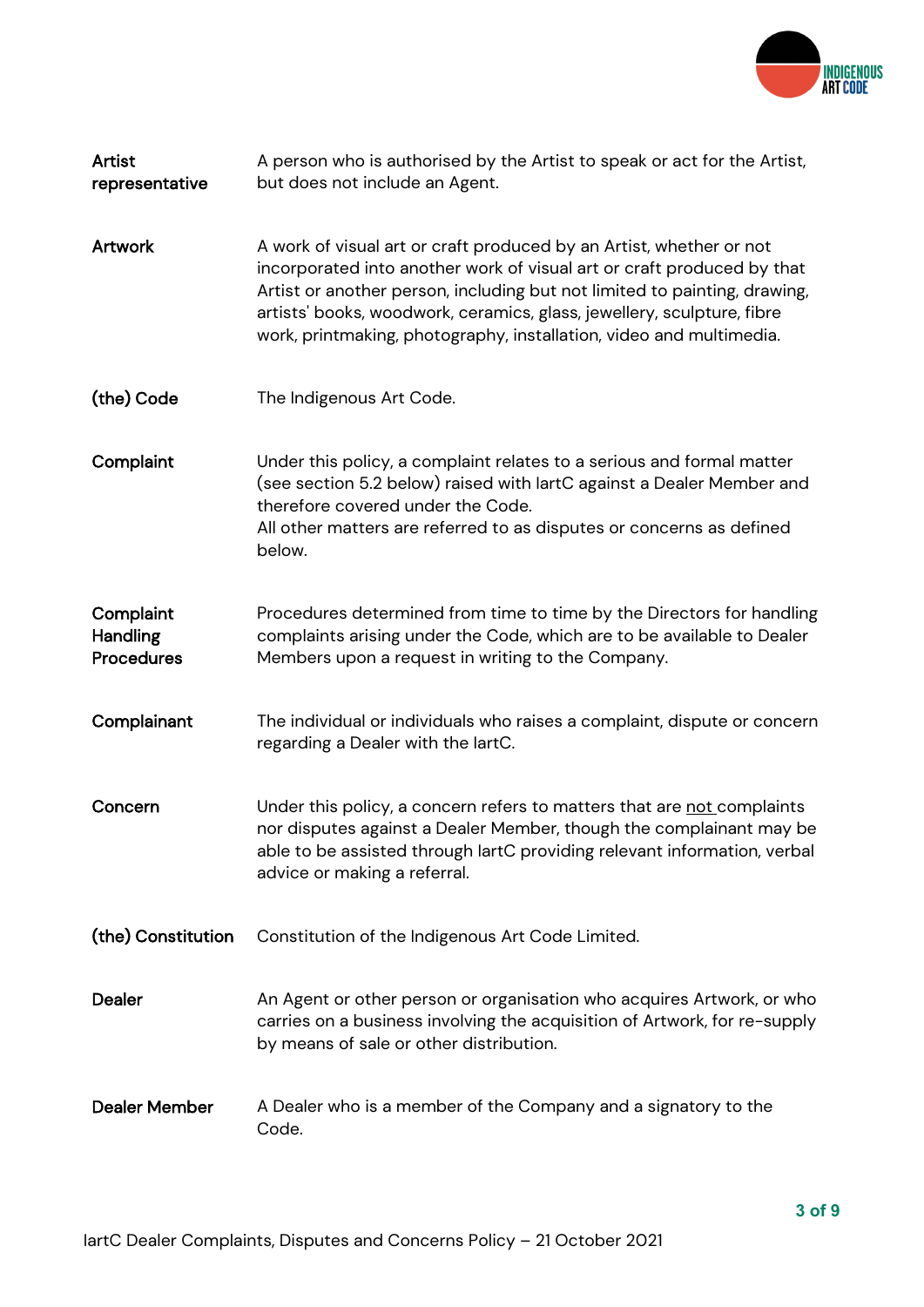

| <b>Dispute</b> | Under this policy, a dispute refers to a concern, a difference of opinion<br>or argument raised with lartC related to:<br>a) a Dealer Member prior to a formal complaint being raised<br>b) a dealer, organisations or individual that are not lartC members and<br>therefore fall outside the remit of the lartC, under normal<br>circumstances. |
|----------------|---------------------------------------------------------------------------------------------------------------------------------------------------------------------------------------------------------------------------------------------------------------------------------------------------------------------------------------------------|
| lartC          | The Indigenous Art Code Limited (also referred to as "the Company" in<br>the Constitution and Code).                                                                                                                                                                                                                                              |
| lartC staff    | A person who works for the Indigenous Art Code Limited.                                                                                                                                                                                                                                                                                           |
| Member         | A person admitted to the membership of the Company in accordance<br>with the provisions of the Constitution.                                                                                                                                                                                                                                      |

# 4. Principles

This policy will be implemented consistent with the principles outlined in the IartC Membership Policy, with a supplementary principle added to protect the privacy and confidentially of the complainant and the person who is the subject of the complaint:

| Aligned      | This policy derives from the Code and Constitution. All content<br>following is aligned to these two critical documents.                                                                                                                                                                                       |
|--------------|----------------------------------------------------------------------------------------------------------------------------------------------------------------------------------------------------------------------------------------------------------------------------------------------------------------|
| Compliant    | This policy is compliant with privacy laws and other legislation, plus<br>lartC legal responsibilities.                                                                                                                                                                                                        |
| Open         | This policy, and key supporting documentation, will be public. lartC will<br>provide complainants and those complained against with clear and<br>timely information around decisions.                                                                                                                          |
| Confidential | This policy, and associated procedures, will ensure all specific details<br>related to a complaint, including the name and details of the<br>complainant and the person complained against, will be reviewed in<br>confidence. No information will be shared with third parties, unless<br>required to by law. |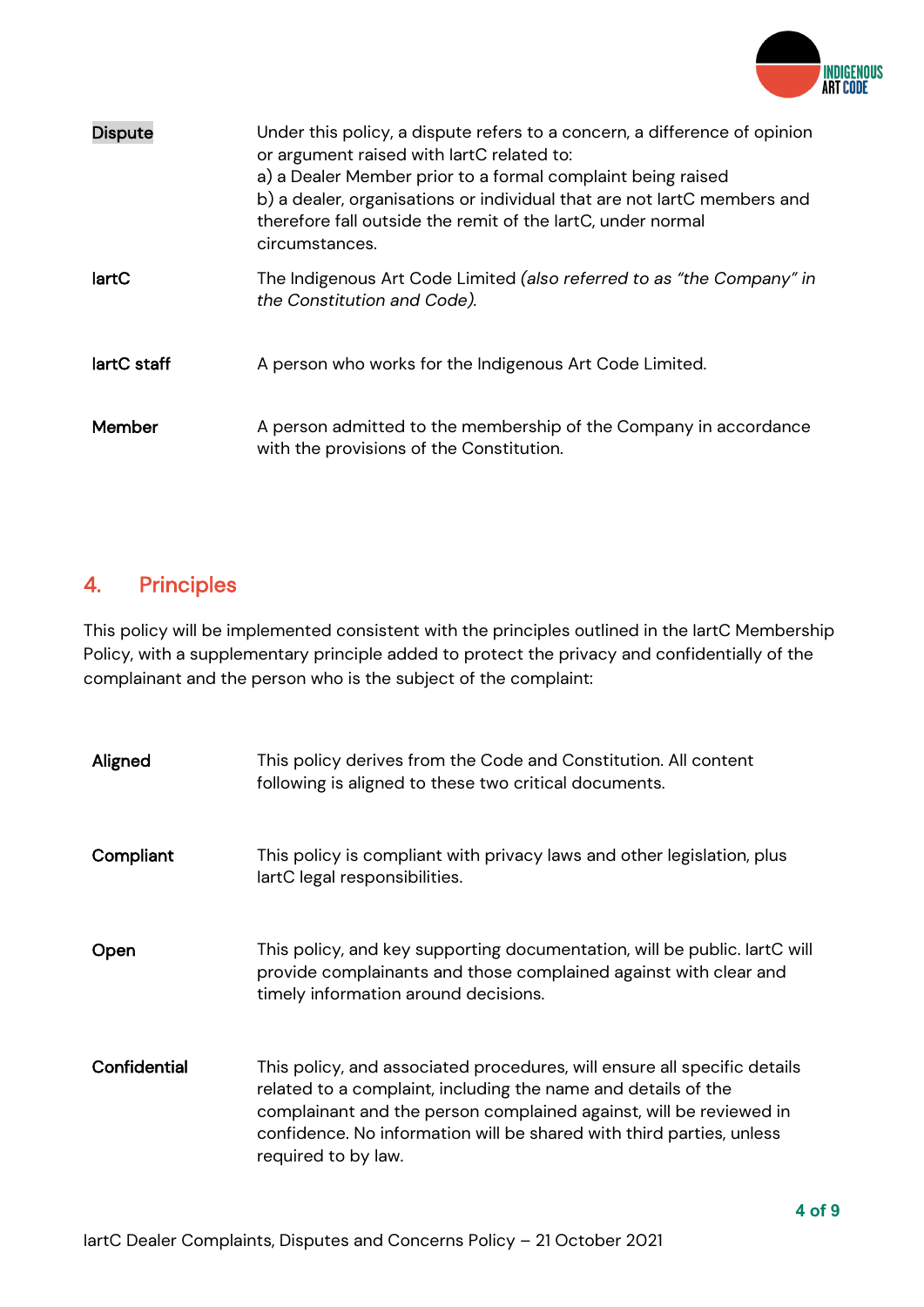

#### Transparent The policy will be administered and applied using clear, transparent and consistent processes.

Efficient The policy will be administered as efficiently as possible within lartC's current resources.

# 5. IartC Dealer Member Complaints

#### 5.1 Policy requirements

This section only applies to IartC Dealer Members. It is activated when someone (whether or not they are a member of the IartC) raises a serious matter, or makes a formal complaint to the IartC, against a Dealer Member that relates to a potential breach of any aspect of the Code.

#### 5.2 Lodging a complaint

To be considered a serious matter or formal complaint, and therefore subject to investigation under this Policy:

- a) the complainant must have first brought the matter directly to the attention of the Dealer Member (unless deemed impossible or inappropriate), and:
	- i. made a serious attempt to resolve the matter directly and/or
	- ii. the outcome of the attempt to resolve the matter with the Dealer Member is considered unsatisfactory and deemed unacceptable under the Code.
- b) the substance of the complaint must:
	- i. directly relate to a breach of one or more sections of the Code
	- ii. be supported by some evidence, or details, to allow the complaint to be investigated. (Hearsay or second or third-hand matters are unlikely to meet this requirement).
- c) the complainant must consider the matter a serious breach of the Code and that it warrants formal IartC investigation under this policy.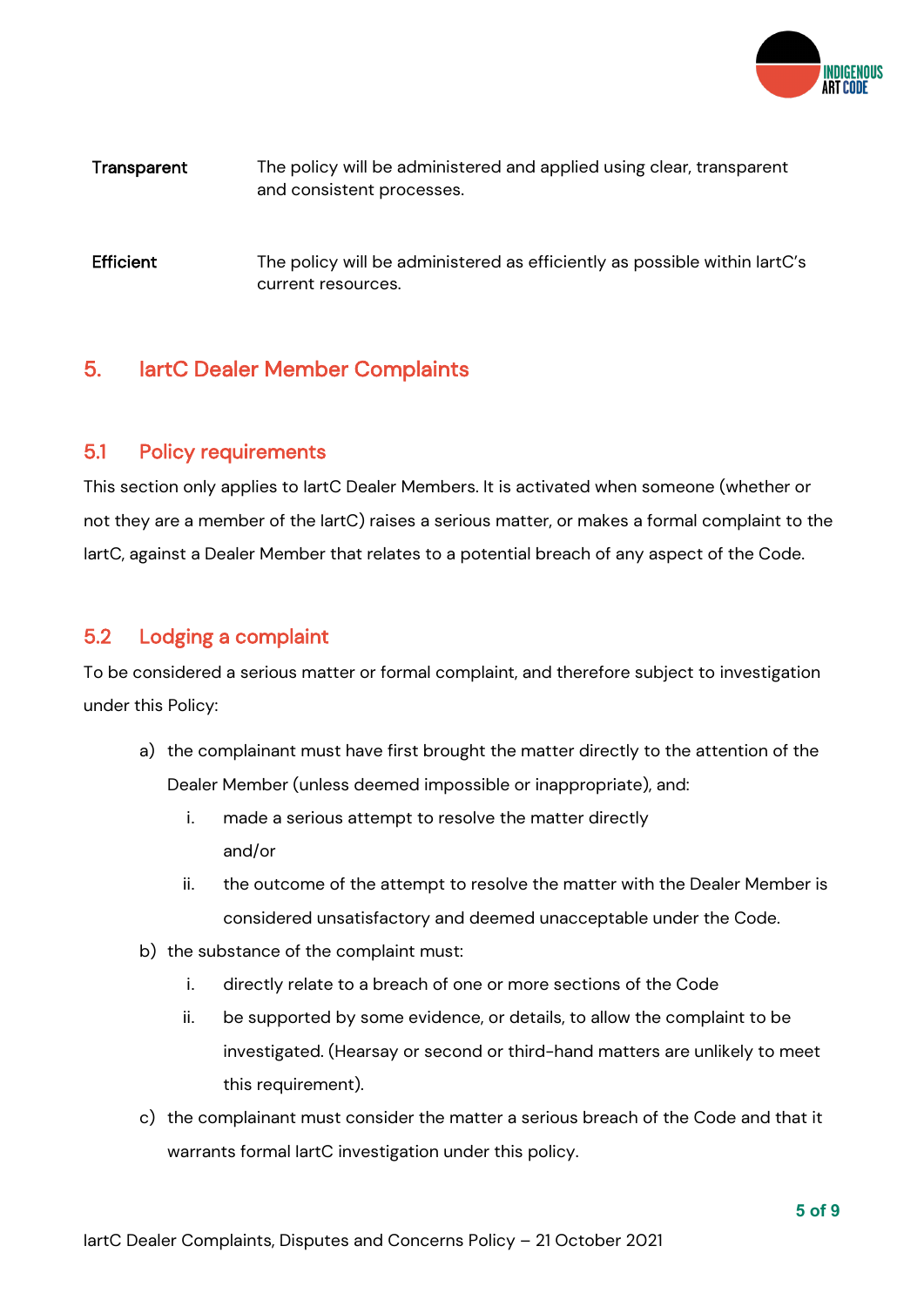

- d) the complaint must be in writing, either:
	- i. prepared and submitted directly by the complainant
	- ii. documented by IartC staff, should the complainant:
		- a.not be willing or able to forward a written complaint themselves
		- b. agree to the information provided be recorded for the purposes of documenting a formal complaint.
- e) the complainant must be willing for the IartC to disclose necessary details of the complaint to the Dealer Member who is the subject of the complaint.

#### 5.3 Investigating a Complaint

Once a complaint is lodged (see requirements above) IartC will conduct or commission a review of the complaint in so far as they relate to provisions in the Code (Code s. 7.2 (b)).

The review will be conducted in accordance with the Complaints and Disputes Handling Procedures, the Code and the Constitution (Code s.7). This may require IartC to request more information be provided to allow the complaint to be appropriately investigated. These requests could be asked of either or both:

- a) the complainant to substantiate the claims and/or provide more specific details
- b) the Dealer Member to clarify the circumstances and provide information about how the matter had been handled to date.

#### 5.4 Determining the Complaint

If, after following the complaints handling procedures and reviewing the evidence, the IartC determines the Dealer Member has not complied with the Code, one of three outcomes can result:

- a) impose conditions on the Dealer Member, and request actions that may include, though not be limited to, one or more of the following:
	- i. apologising and remedying the complaint through measures such as remunerating the compliant or providing other remedies that redress the breach in the Code
	- ii. promptly implementing good practice measures to ensure there will be no repetition of the matter concerning the complaint (for example, putting in place a clear written agreement that clarifies the matter)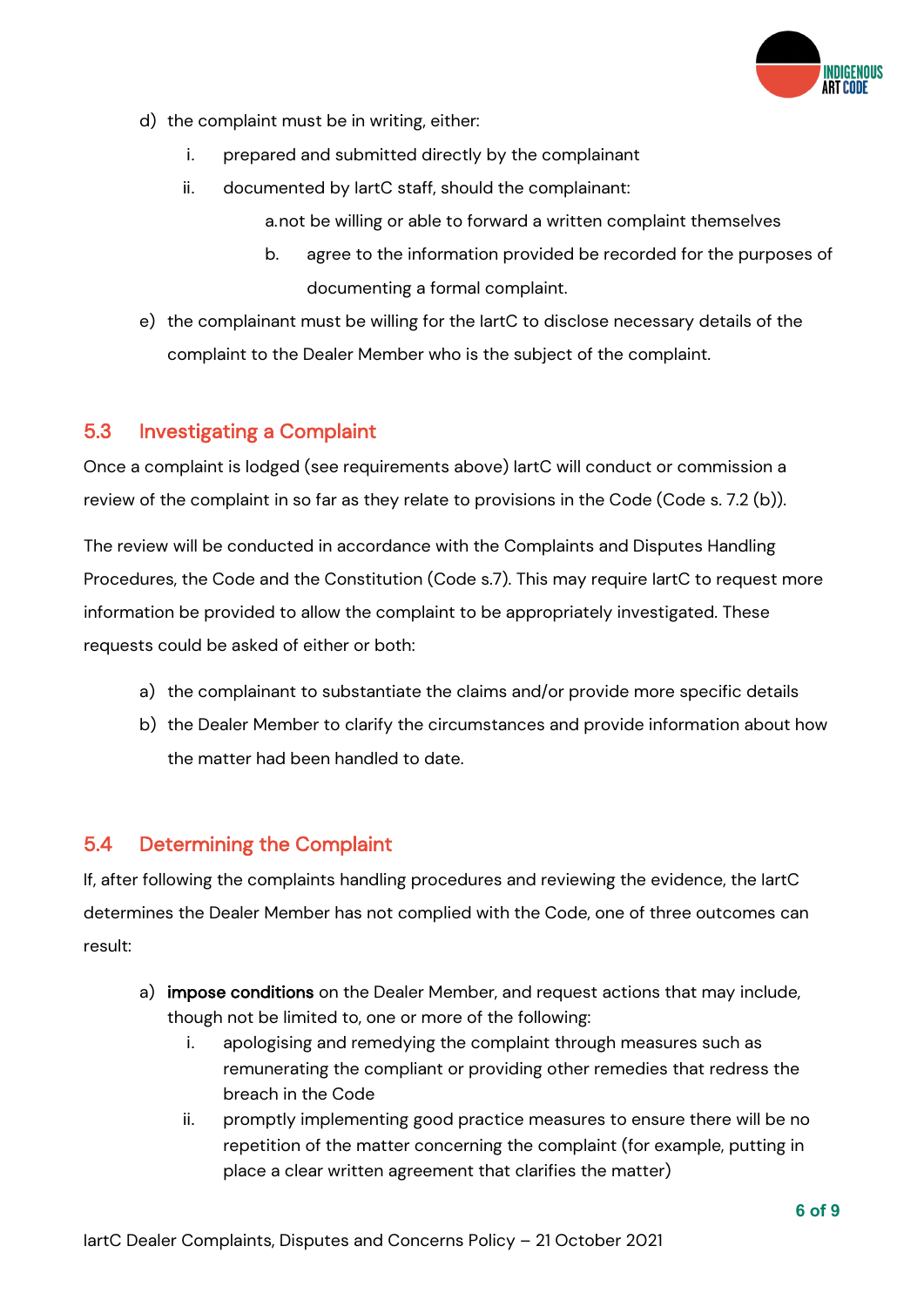

iii. producing other evidence of improvement in policies and practices to align with the Code and in turn to prevent subsequent complaints from other individuals.

and/or

b) suspend the Dealer Member as a signatory to the Code for a defined period of time (in which case, the Dealer Member's rights and privileges of membership of the Company will also be suspended in accordance with the Constitution), in some instances the suspension only lifting if conditions (as outlined at a above) are met

and/or

c) remove the Dealer Member as a signatory to the Code (in which case, the Dealer Member will also cease to be a member of the Company in accordance with the Constitution) (Code s.7.2 (a)).

The Dealer Member will be notified in writing of the IartC decision and provided with information related to making an appeal.

# 6. Dealer Member Dispute Handling

For matters raised against Dealer Members that are either outside of the Code, and/or do not meet the criteria for a formal complaint as defined at Section 5.2, the following disputes handling policy applies.

#### 6.1 Raising a Dispute

To instigate a dispute under this policy a person may contact the IartC, verbally or in writing:

- a) with an issue regarding the actions of a specific Dealer Member
- b) to seek advice on options to resolve an issue with a Dealer Member, that is not considered to be a formal complaint.

As appropriate, and based on available information, IartC staff will aim to resolve the dispute, by either/or:

a) providing verbal advice about options to resolve the dispute directly with the Dealer Member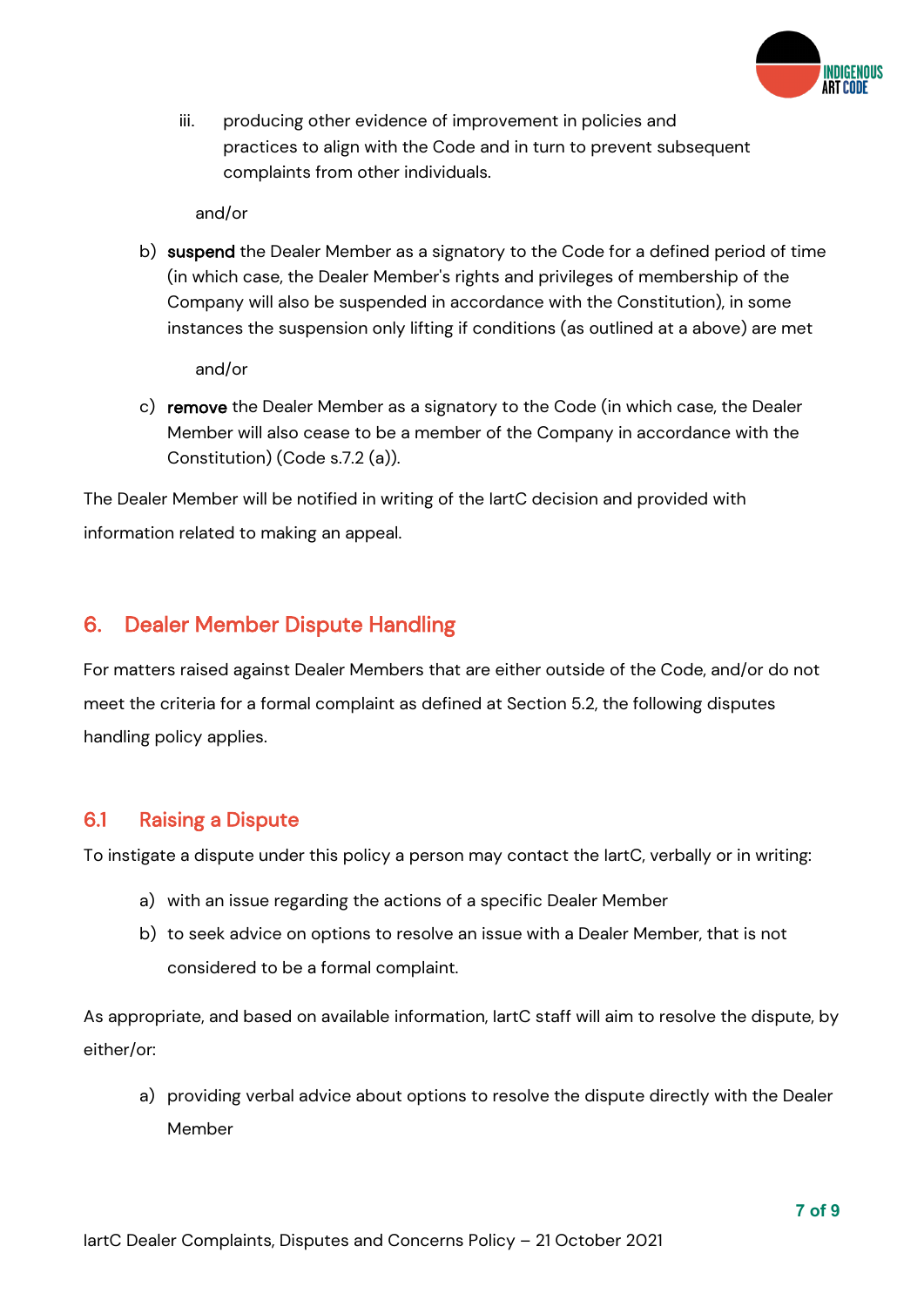

- b) forwarding relevant IartC information, fact sheets or referral information that could assist
- c) referring the complainant to other organisations that may have coverage of the matter if outside the Code and not directly related to a Code complaint as documented at Section 5 above.
- d) providing low-level mediation between the complainant and Dealer Member in an attempt to resolve the dispute before it is considered a formal complaint.

# 7. Issues and Concerns Management

This section applies to issues or concerns raised with IartC:

a) that are currently not considered a dispute or complaint (as defined above) against a Dealer Member

or

b) relate to a non-Member Dealer and the complainant is merely seeking advice on options to resolve the manner.

#### 7.1 Raising and handling a Concern

To raise a concern under this Policy a complainant may contact the IartC, verbally or in writing.

As appropriate, and based on available information, IartC will make best efforts to assist the complainant, where they have capacity to do so, by:

- a) providing verbal advice about options to resolve the dispute directly with the Dealer
- b) forwarding relevant IartC information, fact sheets or referral information that could assist with resolving the issue
- c) referring the complainant to other organisations that may be best placed to assist the complainant especially in cases:
	- i. not related to IartC Dealer Member
	- ii. where legal advice is needed.
- d) in some instances, assist them to escalate their complaint with the relevant external organisations (as appropriate).